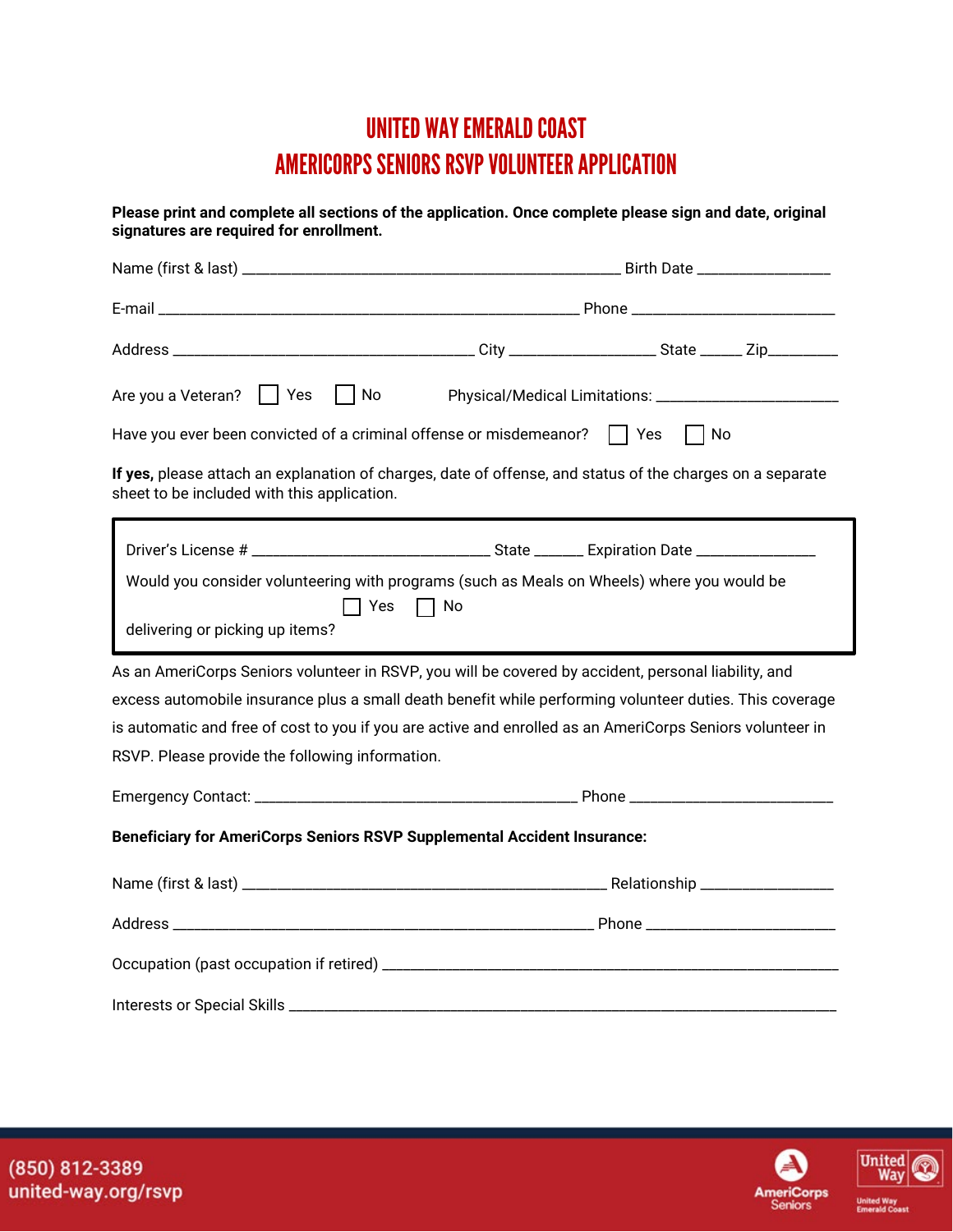| Volunteer Experience                                           |           |                 |                       |
|----------------------------------------------------------------|-----------|-----------------|-----------------------|
| Please select the preferred area to volunteer: $\Box$ Tutoring |           | Mentoring       |                       |
|                                                                |           | $\Box$ Health   | $\Box$ Food/Nutrition |
| <b>Volunteer Availability:</b>                                 | Regularly | One-time Events | As Needed             |

## **Please indicate if United Way Emerald Coast may have permission to use your likeness?**

I hereby grant UWEC and its affiliates the irrevocable, unrestricted right to use, publish, display, and distribute materials bearing my name, voice, likeness or any other identifiable representation of myself in any media, for any purpose whatsoever, including commercial purposes, without further compensation.

I do not grant permission to UWEC and its affiliates to use my likeness in photograph(s)/video(s) or any other media.

## **By signing below, I acknowledge that I have read and understand the following statements:**

- I hereby state that I am 55 years of age or older and offer my services as a volunteer for the Okaloosa or Walton counties Retired and Senior Volunteer Program. I understand that I am not an employee of the AmeriCorps Seniors RSVP Project, the sponsor, Okaloosa or Walton counties, the volunteer station or the Federal Government and agree to serve without compensation.
- As an Okaloosa or Walton counties AmeriCorps Seniors RSVP volunteer, I understand I may have access to sensitive confidential information, including information about the staff, volunteer leadership, programs and possibly finances of Volunteer Stations I will be serving at. I will treat all information I receive through my designated Volunteer Station as confidential, and I will not use this information for any purpose other than performing my duties for my volunteer services. I agree to protect this information to the best of my ability and not disclose it during or after my service as a volunteer has ended.
- I understand that if I use my personal automobile in my volunteer service, I will arrange to keep in effect automobile liability insurance equal or greater to the minimum requirements of the state of Florida. I will also keep in effect a valid Florida Driver's license.
- I understand that the liability insurance provided by RSVP Okaloosa or Walton counties will provide protection against claims in excess of any benefits provided by other insurance. This includes accident insurance, personal liability insurance, and excess automobile liability insurance.
- I give United Way Emerald Coast permission to run a background screening if one or more of my selected volunteer stations serves vulnerable populations.

\_\_\_\_\_\_\_\_\_\_\_\_\_\_\_\_\_\_\_\_\_\_\_\_\_\_\_\_\_\_\_\_\_\_\_\_\_\_\_\_\_\_\_\_\_\_\_\_\_\_\_\_\_\_\_\_\_\_\_\_\_\_ \_\_\_\_\_\_\_\_\_\_\_\_\_\_\_\_\_\_\_\_

\_\_\_\_\_\_\_\_\_\_\_\_\_\_\_\_\_\_\_\_\_\_\_\_\_\_\_\_\_\_\_\_\_\_\_\_\_\_\_\_\_\_\_\_\_\_\_\_\_\_\_\_\_\_\_\_\_ \_\_\_\_\_\_\_\_\_\_\_\_\_\_\_\_\_\_\_

*AmeriCorps Seniors Volunteer Signature Date*

**RSVP Director Signature Date** Date